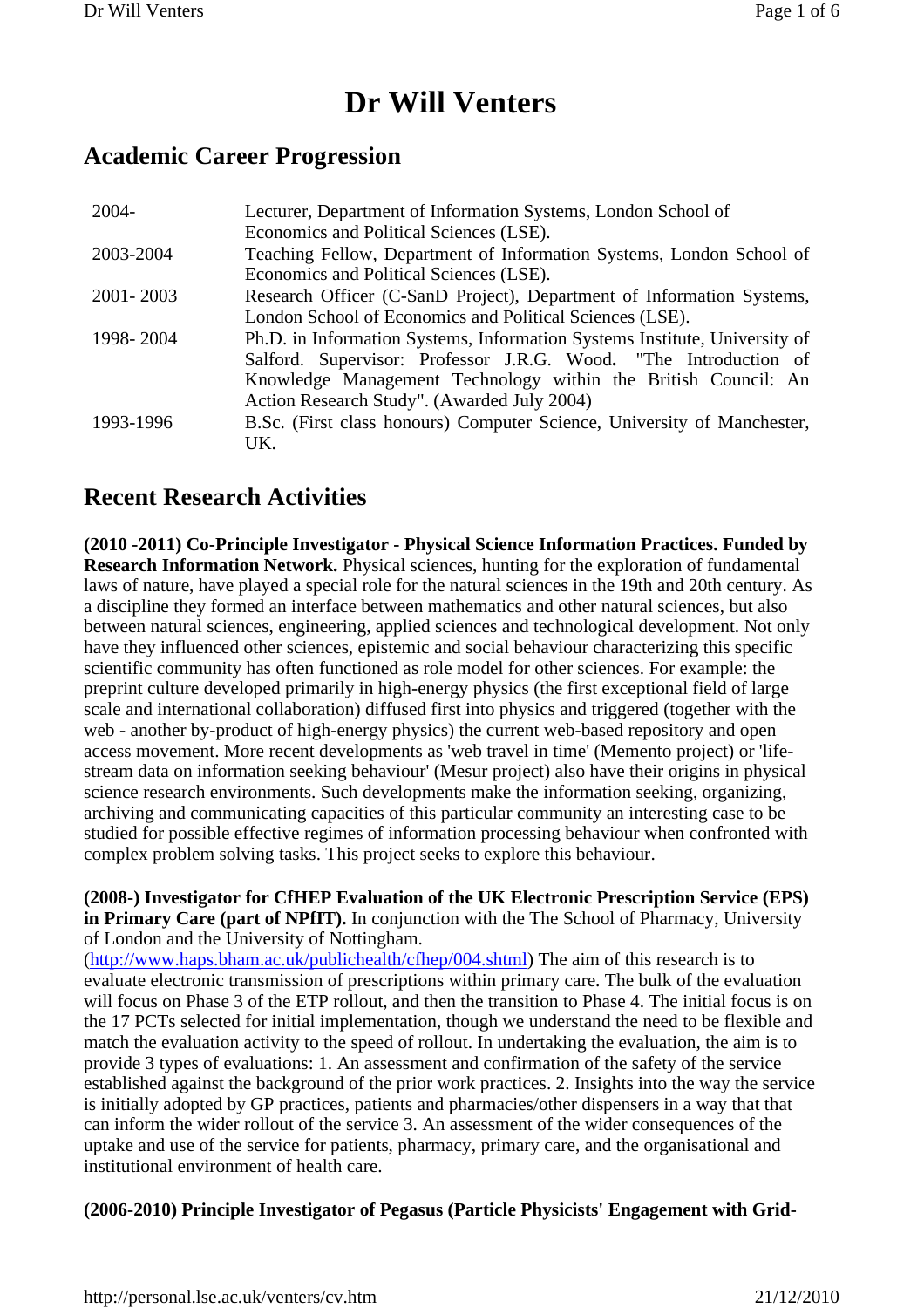#### **technologies: A Socio-technical Usability Study): www.pegasusresearch.org.uk:**

Experimental particle physics has always demanded new technology and this demand has led to many new innovations, of which the Web is perhaps most notable. Currently particle physics is demanding a new form of computer system capable of processing the vast quantity of data which will be produced by a new particle accelerator at CERN (Europe's particle physics laboratory based in Geneva called the Large Hadron Collider - LHC), scheduled to start in 2007. This experiment will produce a staggering 12-14 million gigabytes of data per year and so requires a wholly new form of computer system to process the data. This new system is called a Grid and consists of many distributed computers, storage arrays, and sensors, all working together so that any user can draw on very large amounts of computing power without needing to know about how it works or even where the computers and data are located. The UK's particle physics community has constructed a Grid (called GridPP1) as a pilot demonstrator of this technology. They are now in the process of evaluating this pilot project, and developing a new Grid (GridPP2) ready for the new accelerator where it will be used by a large number of physicists analysing the new data. However implementing new information systems is always difficult. While the pilot projects may prove technically successful, things are often very different when they start to be used to do real work. In particular the users will need to change the way they work in order to accommodate the new system, they will require (or even demand) the new system to be changed in unexpected ways because it doesn't fit with their needs, and furthermore the type of work they do collectively will be changed. This project aims to understand the way particle physicists are constructing their Grid, and how they are introducing it into use. This is relevant for improving the usability of all Grids and for wider information systems research for three reasons; first, particle physicists are very pragmatic in the way they construct technology and tend to employ tools and techniques in different ways to other developers (for example software companies or big firms). Second, particle physicists are distributed across the globe and have for a long time worked together as a "virtual organisation"; something which is of great interest to other scientists as "e-science" leads them to work in similar ways. Third, because the LHC will start in 2007, and so GridPP2 must be ready on time, we will be able to observe the compromises and decisions particle physicists make to construct a usable system to a deadline. This means that the research can provide a relevant juxtaposition to current research on other innovative systems development approaches, for example Open Source Development and Agile Methods.

**(2001-2004) Co-investigator on C-SanD (Creating, Sustaining and Disseminating Knowledge for Sustainable Construction): http://www.C-SanD.org:** A three year EPSRC funded research project in partnership with the University of Salford and Loughborough University and with a variety of industrial collaborators (AMEC, Davis Langdon, Taylor Woodrow, WS Atkins, Greenwich Council, Hockerton Housing). The construction industry needs to place more emphasis on knowledge issues if it is to achieve its targets of more sustainable processes, materials and products. Within certain projects knowledge about sustainability is being developed continuously, but there is little understanding of the best ways to foster the creation of this knowledge, less about how to capture such knowledge, and even less about how to ensure that knowledge is available quickly and easily to other individuals, companies and projects. Some of this knowledge comes in the form of good practice, standards and enhanced process models, but to make sustainable construction more general across the industry requires the informed understandings by professionals of how these codified elements can be used in practice. Against this background, the aims of the C-SanD project are to develop, test and implement: software tools which allow capture and retrieval of relevant knowledge: to embed these tools in working methods that both enable the creation of new knowledge about sustainable construction that is allow the reflection upon project experience by the teams drawn from different professional interests and companies- and for accessing and incorporating such knowledge into ongoing activities; such an approach, driven by knowledge, requires architectures for the sharing of knowledge within companies, and also for the controlled sharing of knowledge between companies. To achieve these ends the C-SanD project draws upon the experience of professionals in the partner companies, reflecting their current practices and needs, and sets this alongside current research in construction management, knowledge management, information systems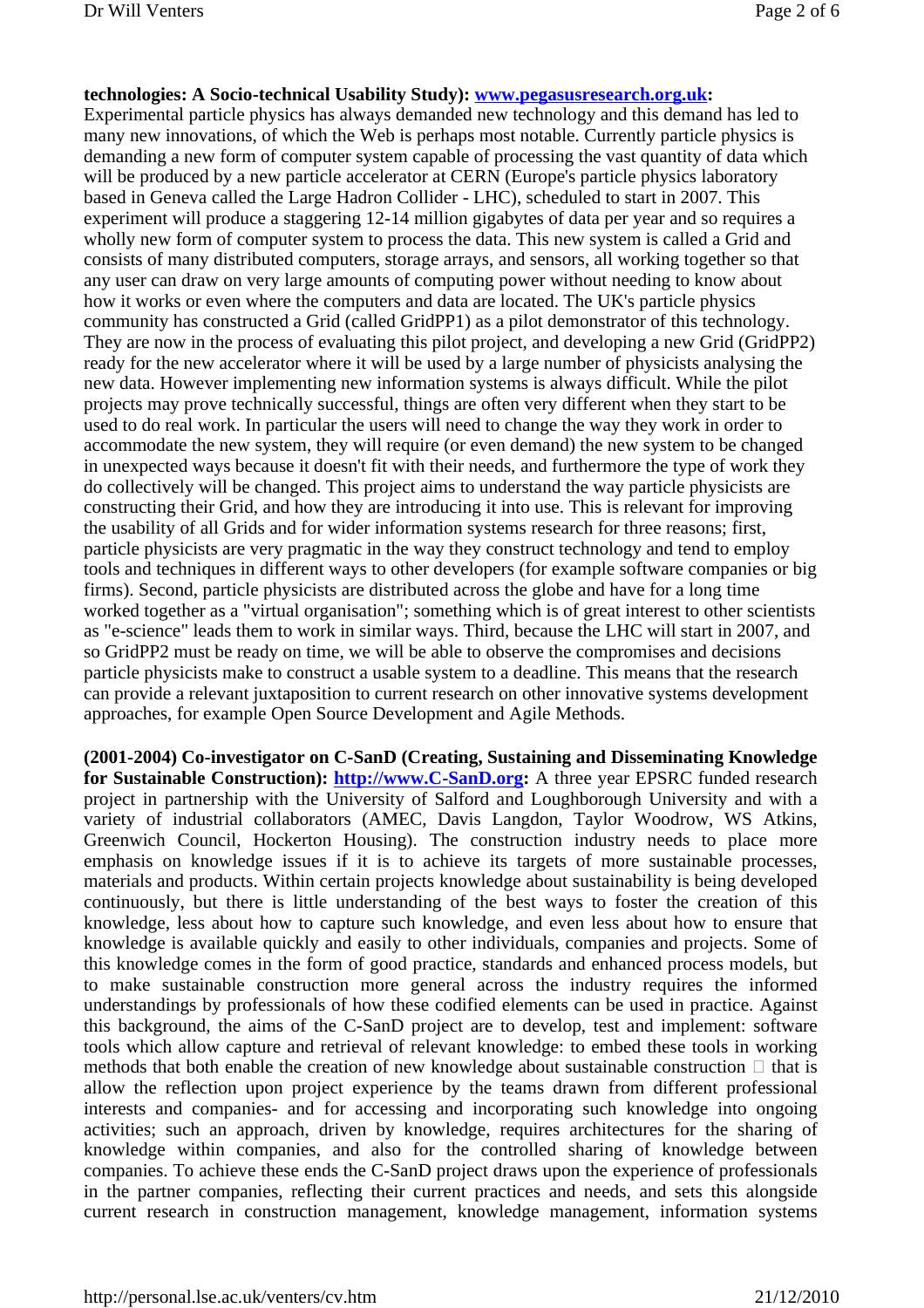development and allied fields. The project makes use of modelling approaches (problem structuring methods) to interpret the different understandings of key issues (including the varied meanings of sustainability itself), and uses these models to stimulate discussions to provide a robust basis for software design. The resulting prototype processes and software will be used on live projects to both support their sustainability objectives as well as to refine the knowledge processes and the software tools. The tools, methods and architecture produced by C-SanD are intended to be of use to both large companies with more extensive IT structures and smaller specialist sub-contractors who often have a sophisticated knowledge base but a less sophisticated IT structure. As sustainability issues relate to both the construction process and the facility in use, the outputs of the project will be of use to clients, consultants and construction companies.

**TWIST (Treasury Workstation Integration Standards Team: http://www.twiststandards.co.uk):** An industry group working to develop an open XML standard to enable straight through processing within financial services. This group, led by Shell, includes leading corporate treasuries, fund managers, banks, system suppliers, market infrastructure providers and consultancies. The LSE's involvement in TWIST has led to the recent creation of the TWIST research centre within which I am a co-investigator. The centre aims to undertake research into the role of technical standards in financial services.

#### **Honours and Prizes**

- Nomination for the LSE Teaching Excellence Award 2010.
- Major Review Teaching Prize, London School of Economics, 2008.
- Fellow of the RSA Royal Society for the Arts, Manufacturing and Technology (FRSA).
- Competitive scholarship from the British Council for PhD (all fees plus full stipend)
- Competitive sponsorship from ICL for BSc

### **Research Grants**

- RIN Physical Science Information Practices (RIN-PSIP) Co-PI.
	- PI: Dr Eric Meyer. Team Members: Grace de la Flor, Monica Bulger, Ralph Schroeder, Dr Marina Jirotka (Co-PI), Dr. Annamaria Carusi, Dr Melissa Terras (Co-PI), Pete Williams, Will Venters (Co-PI), Avgousta Kyriakidou, Dr Sally Wyatt (Co-PI), Andrea Scharnhorst.
	- Lead Institution: Oxford Internet Institute.
	- **Collaborators: Oxford Internet Institute, University of Oxford; LSE Enterprise and Information Systems and Innovation** Group, Department of Management at the London School of Economics (LSE); Oxford e-Research Centre, University of Oxford; UCL Centre for Digital Humanities and the Department of Information Studies, University College London;Virtual Knowledge Studio for the Humanities and Social Sciences, Royal Netherlands Academy of Arts and Sciences and Maastricht University.
	- -105,000
	- Sept 2010-May 2011
- Evaluation of the electronic prescription service in primary care (NHS CFHEP)
	- Team Members: Nick Barber, The School of Pharmacy, University of London, Sarah Armstrong, Division of Primary Care, University of Nottingham, Tony Avery, Division of Primary Care, University of Nottingham, Tina Brock, The School of Pharmacy, University of London, Tony Cornford, Information Systems and Innovation Group, London School of Economics, Bryony Dean Franklin, Rachel Elliott, The School of Pharmacy, University of Nottingham, Will Venters, London School of Economics, Justin Waring, School of Sociology and Social Policy, University of Nottingham
- EPSRC £236,000 for Pegasus research project. (PI)
- British Council Sponsorship of PhD, University of Salford (all fees plus full stipend)
- Active Intranet Plc sponsorship of PhD research activity (sponsorship)

#### **Teaching Experience**

 Jointly lecturing the Systems Development course on the LSE's M.Sc. in the Analysis, Design and Management of Information Systems (ADMIS). (All ADMIS courses are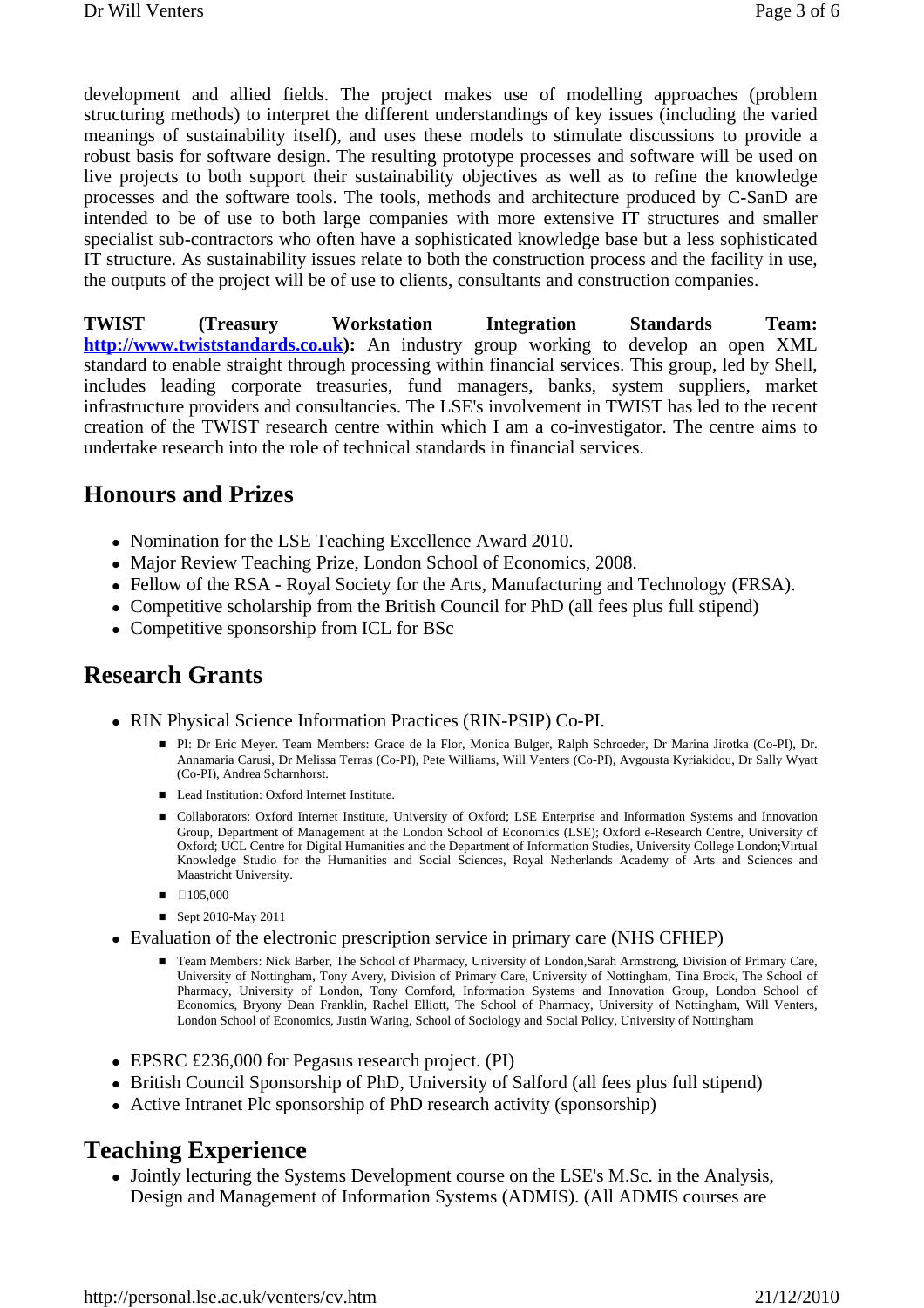jointly taught).

- Jointly developing and lecturing the ADMIS M.Sc. course on Knowledge, Organisations and Technology.
- Commissioned to write a Subject Guide on Software Engineering for the University of London's External Programme.
- Supervisor for postgraduate students' dissertations for the ADMIS M.Sc.
- Second-Supervisor of PhD candidate researching the Volunteering Sector.
- Ph.D. Supervisor, LSE.
- Lecturer on Software Engineering as a two day revision course annually at the Singapore Institute of Management, Singapore.
- Lecturer on Computer Networks as a half day revision course annually at the Singapore Institute of Management, Singapore.
- Lecturer on Programming as a one day revision course annually at the Singapore Institute of Management, Singapore.
- Participating in the mLSE project to develop a mobile learning support environment within the department of information systems.
- Chief examiner for the Software Engineering course of the B.Sc. Information Systems and Management degree within the University of London's external programme - a distance learning programme.
- Examiner for the Information systems of the B.Sc. Information Systems and Management degree within the University of London's external programme.
- Lecturer for an Internet Business course for final year undergraduates on the B.Sc. (Hons.) in Business Information Technology at the University of Salford in 2000.

# **Additional Academic Activities**

- Member of AIS, IFIP 8.2, IFIP 9.5, ACM.
- Member of the NHS Medicines Information Reference Group.
- PhD External Examiner, University of Cambridge.
- PhD Internal Examiner, University of London.
- Editorial advisory board member for IT and People Journal.
- Guest Editor for Special Issue of Knowledge Management Research & Practice, (2009).
- Member of the Programme Committee for UKAIS 2007 Conference, Manchester.
- Member of the Programme Committee for 5th International Conference on e-Social Science, Cologne.
- Recent Reviewer for:
	- Journal of Strategic Information Systems
	- Management Information Systems Quarterly
	- American Conference on Information Systems
	- Journal of Information Technology
	- Journal of Intelligent Systems
	- Journal of Computing and Information Technology
	- Hawaii International Conference on System Sciences
	- International Conference on Information Systems
	- European Conference on Information Systems
	- Information Systems Journal
	- Scandinavian Journal of Information Systems
	- Learning Organisation
	- Information Technology and People
	- Information and Organisation
	- European Journal of Information Systems
	- Organization Studies
- Joint Founder and Faculty Editor for iSChannel, a journal on the social study of Information Systems, produced, edited and double-blind reviewed by the students of the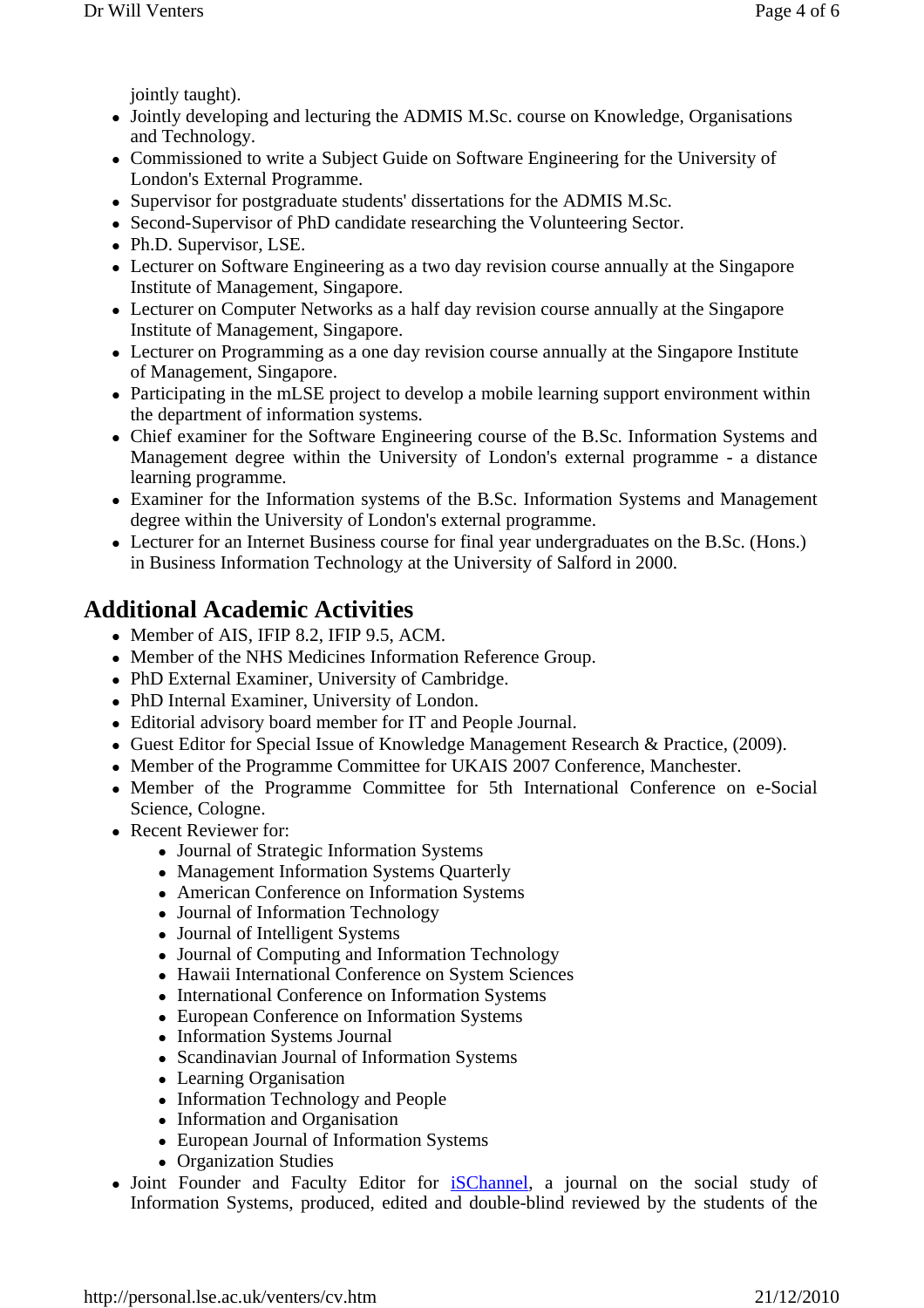Information Systems Group. ISSN 2042-5678 (print)

- Warden of Sidney Webb House Hall of Residence, LSE (2005-2010).
- External Reviewer for Hong Kong research grants council (2006).
- Internal Academic Reviewer for a University of London External Programme Subject Guide (2005).
- ICIS Junior Faculty Consortium Las Vegas (2005)
- Discussant at the International Conference on Information Systems (2005), Las Vegas, NV.
- Chair of a session at the third European conference on Organizational Knowledge, Learning, and Capabilities, Athens, Greece. (2002)
- Participant at the European Conference of Information Systems doctorial consortium in Bled, Slovenia. (2001)

# **Policy activity and Voluntary work**

(2006-) Member of the board of Trustees of www.YouthNet.org , a registered online charity aimed at creating "a socially inclusive environment" by delivering high-quality information, signposting and frontline emotional support primarily through the internet, but increasingly through mobile phones, digital interactive TV and hand-held devices. The organisation maintains two leading websites www.thesite.org providing advice to young people, and www.do-it.org.uk the UK's only national database of volunteering opportunities. The organisation employs around 35 people and has an annual turnover of around 3 million. I am also a member of the www.TheSite.org Advisory Group within YouthNet.

(2005) Member of the UK Government's Russell Commission on Youth Volunteering http://archive.cabinetoffice.gov.uk/russellcommission/report/index.html (Independent advisory group) within the Home Office (Note that this was the main body of commission as the commission itself only consisted of Ian Russell). The Government has allocated £ 50 million over three years to support the implementation of the Commission's recommendations, and with matched contributions and sponsorship will lead to £150 million being spent on the Youth Volunteering recommendations of the commission.

(1999-2005) Chairman of the board of directors of Student Volunteering England www.StudentVolunteering.org.uk: This is a registered national charity to promote voluntary work among Higher Education and Further Education students. Elected chairman in 2002 after three years on the board of directors and extensive previous involvement in student community action and voluntary work. Responsible for major management issues such as CEO recruitment; redundancy; line management of the CEO; representing the organisation to the media, at conferences and events.

### **Invited Lectures and Presentations.**

- Invited lecture, Leeds University. (2010).
- Invited workshop participant, UK/Korea eScience Workshop, Seoul (2010).
- Invited lecture, GridPP Collaboration meeting, RHUL (2010).
- Invited lecture, GridPP Collaboration meeting, UCL (2009).
- Invited lecture, Manchester Business School (2008).
- Invited lecture, Louisiana State University, USA Centre for Computation and Technology (2008).
- Invited lecture, Oxford University Oxford Internet Institute (2007).
- Invited lecture, University of Salford (2007).
- Invited seminar, University College London (2007).